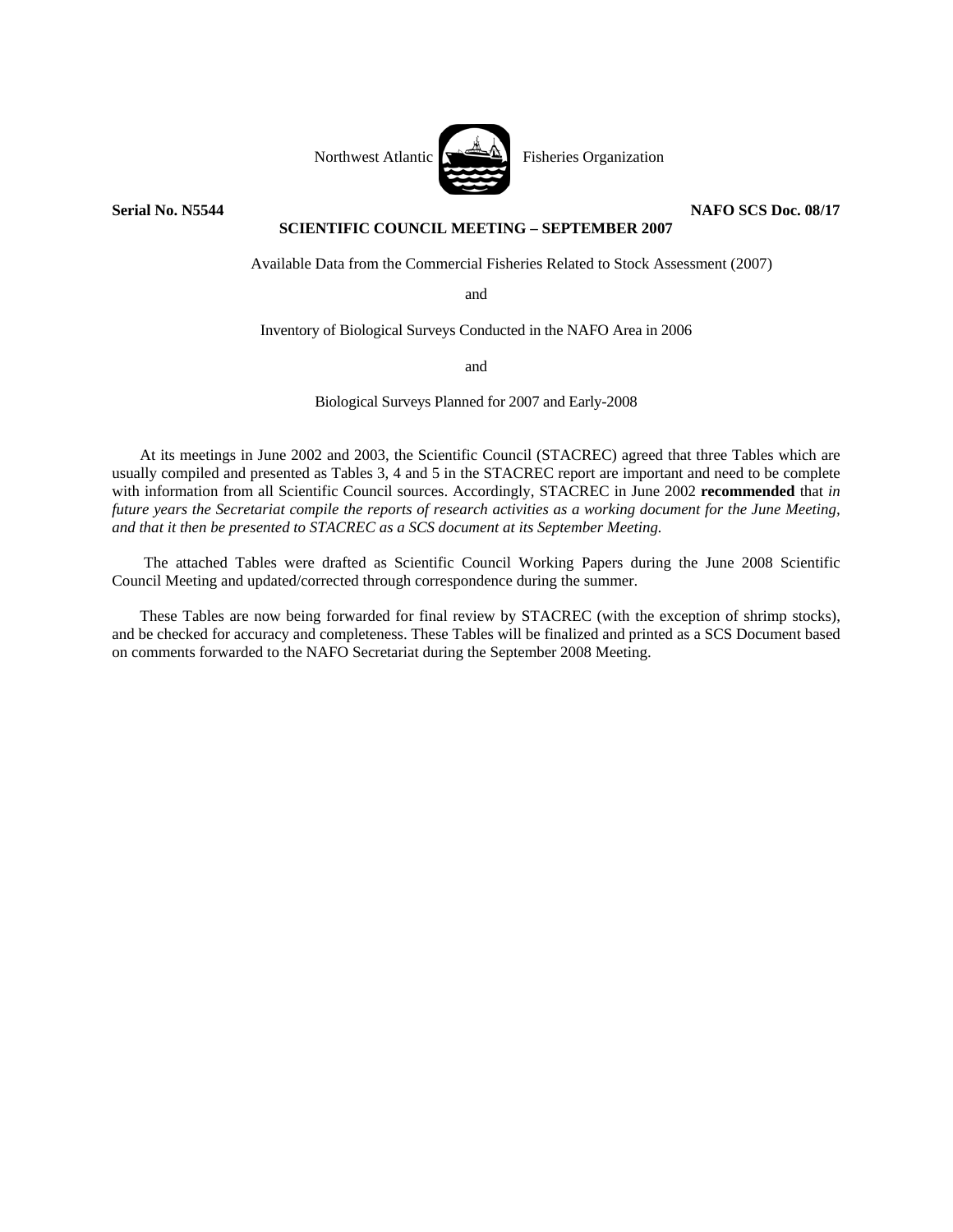| Country <sup>1</sup><br>Catch<br><b>CPUE</b><br>${\rm Length}$<br>Individual Wt.<br>Maturity<br>Sex<br>Age<br>EU/PRT<br>$^{+}$<br>$\boldsymbol{+}$<br>EU/ESP<br>$^{+}$<br>EU/EST<br>$^{+}$<br>EU/LTU<br>$^+$<br><b>RUS</b><br>$^{+}$<br>$^{+}$<br>CAN<br>$\! +$<br>$\! + \!\!\!\!$<br>EU/ESP<br>$^{+}$<br>EU/PRT<br>$^{+}$<br>$^{+}$<br>EU/EST<br>$^+$<br>EU/LTU<br>$^{+}$<br>GRL<br>$^{+}$<br>EU/PRT<br>$\boldsymbol{+}$<br>$^{+}$<br>EU/ESP<br>$^{+}$<br>$^{+}$<br>$^+$<br>EU/LTU<br>$^+$<br>EU/EST<br>$^+$<br>EU/LVA<br>$^+$<br><b>JPN</b><br>$\hspace{0.1mm} +$<br><b>RUS</b><br>$^{+}$<br>$\! + \!\!\!\!$<br><b>UKR</b><br>$^{+}$<br>3LN Redfish<br>CAN(N)<br>$^{+}$<br>EU/PRT<br>$^{+}$<br>$^+$<br>$^{+}$<br>EU/ESP<br>$\! + \!\!\!\!$<br>$^+$<br>EU/EST<br>$^+$<br><b>RUS</b><br>$^{+}$<br>3O Redfish<br>CAN<br>$^{+}$<br>$\! + \!\!\!\!$<br>$\! + \!\!\!\!$<br>EU/PRT<br>$^{+}$<br>$^{+}$<br>$^+$<br>EU/ESP<br>$\! + \!\!\!\!$<br>$\! + \!\!\!\!$<br>$^+$<br><b>RUS</b><br>$\! + \!\!\!\!$<br>$^{+}$<br>$^{+}$<br>$^{+}$<br>3M American<br>EU/PRT<br>$\ddot{}$<br>$\! +$<br>$^{+}$<br>plaice<br>EU/ESP<br>$^+$<br>EU/EST<br>$\hspace{0.1mm} +$<br>EU/LTU<br>$^{+}$<br><b>RUS</b><br>$^{+}$<br>$^{+}$<br>3LNO<br>CAN<br>$^+$<br>$^{+}$<br>$^{+}$<br>American<br><b>RUS</b><br>$\! + \!\!\!\!$<br>$^+$<br>plaice<br>EU/PRT<br>$^{+}$<br>EU/ESP<br>$+$<br>$^+$<br>EU/EST<br>$^{+}$<br>EU/LTU<br>$^+$<br>$_{\mathrm{JPN}}$<br>$^{+}$<br>3NO Witch<br>CAN<br>$^+$<br>$\! + \!\!\!\!$<br>flounder<br>EU/PRT<br>$^{+}$<br>$^+$<br>EU/ESP<br>$\hspace{0.1mm} +$<br><b>RUS</b><br>$\! + \!\!\!\!$<br>$^{+}$<br>2J+3KL Witch<br>CAN<br>$^+$<br>$\! + \!\!\!\!$<br>flounder<br>EU/PRT<br>$^{+}$<br>$\hspace{0.1mm} +$<br>EU/ESP<br>$\! +$<br>$\hspace{0.1mm} +$<br><b>RUS</b><br>$^{+}$<br>CAN<br>$^+$<br>$\! + \!\!\!\!$<br>$\! + \!\!\!\!$<br>$\! + \!\!\!\!$<br>tail flounder<br>Other<br>$^{+}$<br>$\begin{array}{c} + \end{array}$<br>$^{+}$ |              | <b>Biological Sampling</b> |  |  |  |  |  |
|------------------------------------------------------------------------------------------------------------------------------------------------------------------------------------------------------------------------------------------------------------------------------------------------------------------------------------------------------------------------------------------------------------------------------------------------------------------------------------------------------------------------------------------------------------------------------------------------------------------------------------------------------------------------------------------------------------------------------------------------------------------------------------------------------------------------------------------------------------------------------------------------------------------------------------------------------------------------------------------------------------------------------------------------------------------------------------------------------------------------------------------------------------------------------------------------------------------------------------------------------------------------------------------------------------------------------------------------------------------------------------------------------------------------------------------------------------------------------------------------------------------------------------------------------------------------------------------------------------------------------------------------------------------------------------------------------------------------------------------------------------------------------------------------------------------------------------------------------------------------------------------------------------------------------------------------|--------------|----------------------------|--|--|--|--|--|
|                                                                                                                                                                                                                                                                                                                                                                                                                                                                                                                                                                                                                                                                                                                                                                                                                                                                                                                                                                                                                                                                                                                                                                                                                                                                                                                                                                                                                                                                                                                                                                                                                                                                                                                                                                                                                                                                                                                                                | Stock        |                            |  |  |  |  |  |
|                                                                                                                                                                                                                                                                                                                                                                                                                                                                                                                                                                                                                                                                                                                                                                                                                                                                                                                                                                                                                                                                                                                                                                                                                                                                                                                                                                                                                                                                                                                                                                                                                                                                                                                                                                                                                                                                                                                                                | 3M Cod       |                            |  |  |  |  |  |
|                                                                                                                                                                                                                                                                                                                                                                                                                                                                                                                                                                                                                                                                                                                                                                                                                                                                                                                                                                                                                                                                                                                                                                                                                                                                                                                                                                                                                                                                                                                                                                                                                                                                                                                                                                                                                                                                                                                                                |              |                            |  |  |  |  |  |
|                                                                                                                                                                                                                                                                                                                                                                                                                                                                                                                                                                                                                                                                                                                                                                                                                                                                                                                                                                                                                                                                                                                                                                                                                                                                                                                                                                                                                                                                                                                                                                                                                                                                                                                                                                                                                                                                                                                                                |              |                            |  |  |  |  |  |
|                                                                                                                                                                                                                                                                                                                                                                                                                                                                                                                                                                                                                                                                                                                                                                                                                                                                                                                                                                                                                                                                                                                                                                                                                                                                                                                                                                                                                                                                                                                                                                                                                                                                                                                                                                                                                                                                                                                                                |              |                            |  |  |  |  |  |
|                                                                                                                                                                                                                                                                                                                                                                                                                                                                                                                                                                                                                                                                                                                                                                                                                                                                                                                                                                                                                                                                                                                                                                                                                                                                                                                                                                                                                                                                                                                                                                                                                                                                                                                                                                                                                                                                                                                                                |              |                            |  |  |  |  |  |
|                                                                                                                                                                                                                                                                                                                                                                                                                                                                                                                                                                                                                                                                                                                                                                                                                                                                                                                                                                                                                                                                                                                                                                                                                                                                                                                                                                                                                                                                                                                                                                                                                                                                                                                                                                                                                                                                                                                                                | 3NO Cod      |                            |  |  |  |  |  |
|                                                                                                                                                                                                                                                                                                                                                                                                                                                                                                                                                                                                                                                                                                                                                                                                                                                                                                                                                                                                                                                                                                                                                                                                                                                                                                                                                                                                                                                                                                                                                                                                                                                                                                                                                                                                                                                                                                                                                |              |                            |  |  |  |  |  |
|                                                                                                                                                                                                                                                                                                                                                                                                                                                                                                                                                                                                                                                                                                                                                                                                                                                                                                                                                                                                                                                                                                                                                                                                                                                                                                                                                                                                                                                                                                                                                                                                                                                                                                                                                                                                                                                                                                                                                |              |                            |  |  |  |  |  |
|                                                                                                                                                                                                                                                                                                                                                                                                                                                                                                                                                                                                                                                                                                                                                                                                                                                                                                                                                                                                                                                                                                                                                                                                                                                                                                                                                                                                                                                                                                                                                                                                                                                                                                                                                                                                                                                                                                                                                |              |                            |  |  |  |  |  |
|                                                                                                                                                                                                                                                                                                                                                                                                                                                                                                                                                                                                                                                                                                                                                                                                                                                                                                                                                                                                                                                                                                                                                                                                                                                                                                                                                                                                                                                                                                                                                                                                                                                                                                                                                                                                                                                                                                                                                |              |                            |  |  |  |  |  |
|                                                                                                                                                                                                                                                                                                                                                                                                                                                                                                                                                                                                                                                                                                                                                                                                                                                                                                                                                                                                                                                                                                                                                                                                                                                                                                                                                                                                                                                                                                                                                                                                                                                                                                                                                                                                                                                                                                                                                | SA 1 Redfish |                            |  |  |  |  |  |
|                                                                                                                                                                                                                                                                                                                                                                                                                                                                                                                                                                                                                                                                                                                                                                                                                                                                                                                                                                                                                                                                                                                                                                                                                                                                                                                                                                                                                                                                                                                                                                                                                                                                                                                                                                                                                                                                                                                                                | 3M Redfish   |                            |  |  |  |  |  |
|                                                                                                                                                                                                                                                                                                                                                                                                                                                                                                                                                                                                                                                                                                                                                                                                                                                                                                                                                                                                                                                                                                                                                                                                                                                                                                                                                                                                                                                                                                                                                                                                                                                                                                                                                                                                                                                                                                                                                |              |                            |  |  |  |  |  |
|                                                                                                                                                                                                                                                                                                                                                                                                                                                                                                                                                                                                                                                                                                                                                                                                                                                                                                                                                                                                                                                                                                                                                                                                                                                                                                                                                                                                                                                                                                                                                                                                                                                                                                                                                                                                                                                                                                                                                |              |                            |  |  |  |  |  |
|                                                                                                                                                                                                                                                                                                                                                                                                                                                                                                                                                                                                                                                                                                                                                                                                                                                                                                                                                                                                                                                                                                                                                                                                                                                                                                                                                                                                                                                                                                                                                                                                                                                                                                                                                                                                                                                                                                                                                |              |                            |  |  |  |  |  |
|                                                                                                                                                                                                                                                                                                                                                                                                                                                                                                                                                                                                                                                                                                                                                                                                                                                                                                                                                                                                                                                                                                                                                                                                                                                                                                                                                                                                                                                                                                                                                                                                                                                                                                                                                                                                                                                                                                                                                |              |                            |  |  |  |  |  |
|                                                                                                                                                                                                                                                                                                                                                                                                                                                                                                                                                                                                                                                                                                                                                                                                                                                                                                                                                                                                                                                                                                                                                                                                                                                                                                                                                                                                                                                                                                                                                                                                                                                                                                                                                                                                                                                                                                                                                |              |                            |  |  |  |  |  |
|                                                                                                                                                                                                                                                                                                                                                                                                                                                                                                                                                                                                                                                                                                                                                                                                                                                                                                                                                                                                                                                                                                                                                                                                                                                                                                                                                                                                                                                                                                                                                                                                                                                                                                                                                                                                                                                                                                                                                |              |                            |  |  |  |  |  |
|                                                                                                                                                                                                                                                                                                                                                                                                                                                                                                                                                                                                                                                                                                                                                                                                                                                                                                                                                                                                                                                                                                                                                                                                                                                                                                                                                                                                                                                                                                                                                                                                                                                                                                                                                                                                                                                                                                                                                |              |                            |  |  |  |  |  |
|                                                                                                                                                                                                                                                                                                                                                                                                                                                                                                                                                                                                                                                                                                                                                                                                                                                                                                                                                                                                                                                                                                                                                                                                                                                                                                                                                                                                                                                                                                                                                                                                                                                                                                                                                                                                                                                                                                                                                |              |                            |  |  |  |  |  |
|                                                                                                                                                                                                                                                                                                                                                                                                                                                                                                                                                                                                                                                                                                                                                                                                                                                                                                                                                                                                                                                                                                                                                                                                                                                                                                                                                                                                                                                                                                                                                                                                                                                                                                                                                                                                                                                                                                                                                |              |                            |  |  |  |  |  |
|                                                                                                                                                                                                                                                                                                                                                                                                                                                                                                                                                                                                                                                                                                                                                                                                                                                                                                                                                                                                                                                                                                                                                                                                                                                                                                                                                                                                                                                                                                                                                                                                                                                                                                                                                                                                                                                                                                                                                |              |                            |  |  |  |  |  |
|                                                                                                                                                                                                                                                                                                                                                                                                                                                                                                                                                                                                                                                                                                                                                                                                                                                                                                                                                                                                                                                                                                                                                                                                                                                                                                                                                                                                                                                                                                                                                                                                                                                                                                                                                                                                                                                                                                                                                |              |                            |  |  |  |  |  |
|                                                                                                                                                                                                                                                                                                                                                                                                                                                                                                                                                                                                                                                                                                                                                                                                                                                                                                                                                                                                                                                                                                                                                                                                                                                                                                                                                                                                                                                                                                                                                                                                                                                                                                                                                                                                                                                                                                                                                |              |                            |  |  |  |  |  |
|                                                                                                                                                                                                                                                                                                                                                                                                                                                                                                                                                                                                                                                                                                                                                                                                                                                                                                                                                                                                                                                                                                                                                                                                                                                                                                                                                                                                                                                                                                                                                                                                                                                                                                                                                                                                                                                                                                                                                |              |                            |  |  |  |  |  |
|                                                                                                                                                                                                                                                                                                                                                                                                                                                                                                                                                                                                                                                                                                                                                                                                                                                                                                                                                                                                                                                                                                                                                                                                                                                                                                                                                                                                                                                                                                                                                                                                                                                                                                                                                                                                                                                                                                                                                |              |                            |  |  |  |  |  |
|                                                                                                                                                                                                                                                                                                                                                                                                                                                                                                                                                                                                                                                                                                                                                                                                                                                                                                                                                                                                                                                                                                                                                                                                                                                                                                                                                                                                                                                                                                                                                                                                                                                                                                                                                                                                                                                                                                                                                |              |                            |  |  |  |  |  |
|                                                                                                                                                                                                                                                                                                                                                                                                                                                                                                                                                                                                                                                                                                                                                                                                                                                                                                                                                                                                                                                                                                                                                                                                                                                                                                                                                                                                                                                                                                                                                                                                                                                                                                                                                                                                                                                                                                                                                |              |                            |  |  |  |  |  |
|                                                                                                                                                                                                                                                                                                                                                                                                                                                                                                                                                                                                                                                                                                                                                                                                                                                                                                                                                                                                                                                                                                                                                                                                                                                                                                                                                                                                                                                                                                                                                                                                                                                                                                                                                                                                                                                                                                                                                |              |                            |  |  |  |  |  |
|                                                                                                                                                                                                                                                                                                                                                                                                                                                                                                                                                                                                                                                                                                                                                                                                                                                                                                                                                                                                                                                                                                                                                                                                                                                                                                                                                                                                                                                                                                                                                                                                                                                                                                                                                                                                                                                                                                                                                |              |                            |  |  |  |  |  |
|                                                                                                                                                                                                                                                                                                                                                                                                                                                                                                                                                                                                                                                                                                                                                                                                                                                                                                                                                                                                                                                                                                                                                                                                                                                                                                                                                                                                                                                                                                                                                                                                                                                                                                                                                                                                                                                                                                                                                |              |                            |  |  |  |  |  |
|                                                                                                                                                                                                                                                                                                                                                                                                                                                                                                                                                                                                                                                                                                                                                                                                                                                                                                                                                                                                                                                                                                                                                                                                                                                                                                                                                                                                                                                                                                                                                                                                                                                                                                                                                                                                                                                                                                                                                |              |                            |  |  |  |  |  |
|                                                                                                                                                                                                                                                                                                                                                                                                                                                                                                                                                                                                                                                                                                                                                                                                                                                                                                                                                                                                                                                                                                                                                                                                                                                                                                                                                                                                                                                                                                                                                                                                                                                                                                                                                                                                                                                                                                                                                |              |                            |  |  |  |  |  |
|                                                                                                                                                                                                                                                                                                                                                                                                                                                                                                                                                                                                                                                                                                                                                                                                                                                                                                                                                                                                                                                                                                                                                                                                                                                                                                                                                                                                                                                                                                                                                                                                                                                                                                                                                                                                                                                                                                                                                |              |                            |  |  |  |  |  |
|                                                                                                                                                                                                                                                                                                                                                                                                                                                                                                                                                                                                                                                                                                                                                                                                                                                                                                                                                                                                                                                                                                                                                                                                                                                                                                                                                                                                                                                                                                                                                                                                                                                                                                                                                                                                                                                                                                                                                |              |                            |  |  |  |  |  |
|                                                                                                                                                                                                                                                                                                                                                                                                                                                                                                                                                                                                                                                                                                                                                                                                                                                                                                                                                                                                                                                                                                                                                                                                                                                                                                                                                                                                                                                                                                                                                                                                                                                                                                                                                                                                                                                                                                                                                |              |                            |  |  |  |  |  |
|                                                                                                                                                                                                                                                                                                                                                                                                                                                                                                                                                                                                                                                                                                                                                                                                                                                                                                                                                                                                                                                                                                                                                                                                                                                                                                                                                                                                                                                                                                                                                                                                                                                                                                                                                                                                                                                                                                                                                |              |                            |  |  |  |  |  |
|                                                                                                                                                                                                                                                                                                                                                                                                                                                                                                                                                                                                                                                                                                                                                                                                                                                                                                                                                                                                                                                                                                                                                                                                                                                                                                                                                                                                                                                                                                                                                                                                                                                                                                                                                                                                                                                                                                                                                |              |                            |  |  |  |  |  |
|                                                                                                                                                                                                                                                                                                                                                                                                                                                                                                                                                                                                                                                                                                                                                                                                                                                                                                                                                                                                                                                                                                                                                                                                                                                                                                                                                                                                                                                                                                                                                                                                                                                                                                                                                                                                                                                                                                                                                |              |                            |  |  |  |  |  |
|                                                                                                                                                                                                                                                                                                                                                                                                                                                                                                                                                                                                                                                                                                                                                                                                                                                                                                                                                                                                                                                                                                                                                                                                                                                                                                                                                                                                                                                                                                                                                                                                                                                                                                                                                                                                                                                                                                                                                |              |                            |  |  |  |  |  |
|                                                                                                                                                                                                                                                                                                                                                                                                                                                                                                                                                                                                                                                                                                                                                                                                                                                                                                                                                                                                                                                                                                                                                                                                                                                                                                                                                                                                                                                                                                                                                                                                                                                                                                                                                                                                                                                                                                                                                |              |                            |  |  |  |  |  |
|                                                                                                                                                                                                                                                                                                                                                                                                                                                                                                                                                                                                                                                                                                                                                                                                                                                                                                                                                                                                                                                                                                                                                                                                                                                                                                                                                                                                                                                                                                                                                                                                                                                                                                                                                                                                                                                                                                                                                |              |                            |  |  |  |  |  |
|                                                                                                                                                                                                                                                                                                                                                                                                                                                                                                                                                                                                                                                                                                                                                                                                                                                                                                                                                                                                                                                                                                                                                                                                                                                                                                                                                                                                                                                                                                                                                                                                                                                                                                                                                                                                                                                                                                                                                |              |                            |  |  |  |  |  |
|                                                                                                                                                                                                                                                                                                                                                                                                                                                                                                                                                                                                                                                                                                                                                                                                                                                                                                                                                                                                                                                                                                                                                                                                                                                                                                                                                                                                                                                                                                                                                                                                                                                                                                                                                                                                                                                                                                                                                |              |                            |  |  |  |  |  |
|                                                                                                                                                                                                                                                                                                                                                                                                                                                                                                                                                                                                                                                                                                                                                                                                                                                                                                                                                                                                                                                                                                                                                                                                                                                                                                                                                                                                                                                                                                                                                                                                                                                                                                                                                                                                                                                                                                                                                |              |                            |  |  |  |  |  |
|                                                                                                                                                                                                                                                                                                                                                                                                                                                                                                                                                                                                                                                                                                                                                                                                                                                                                                                                                                                                                                                                                                                                                                                                                                                                                                                                                                                                                                                                                                                                                                                                                                                                                                                                                                                                                                                                                                                                                |              |                            |  |  |  |  |  |
|                                                                                                                                                                                                                                                                                                                                                                                                                                                                                                                                                                                                                                                                                                                                                                                                                                                                                                                                                                                                                                                                                                                                                                                                                                                                                                                                                                                                                                                                                                                                                                                                                                                                                                                                                                                                                                                                                                                                                |              |                            |  |  |  |  |  |
|                                                                                                                                                                                                                                                                                                                                                                                                                                                                                                                                                                                                                                                                                                                                                                                                                                                                                                                                                                                                                                                                                                                                                                                                                                                                                                                                                                                                                                                                                                                                                                                                                                                                                                                                                                                                                                                                                                                                                | 3LNO Yellow- |                            |  |  |  |  |  |
|                                                                                                                                                                                                                                                                                                                                                                                                                                                                                                                                                                                                                                                                                                                                                                                                                                                                                                                                                                                                                                                                                                                                                                                                                                                                                                                                                                                                                                                                                                                                                                                                                                                                                                                                                                                                                                                                                                                                                |              |                            |  |  |  |  |  |

Available data from the commercial fisheries related to stock assessment (2007). (+ means data available).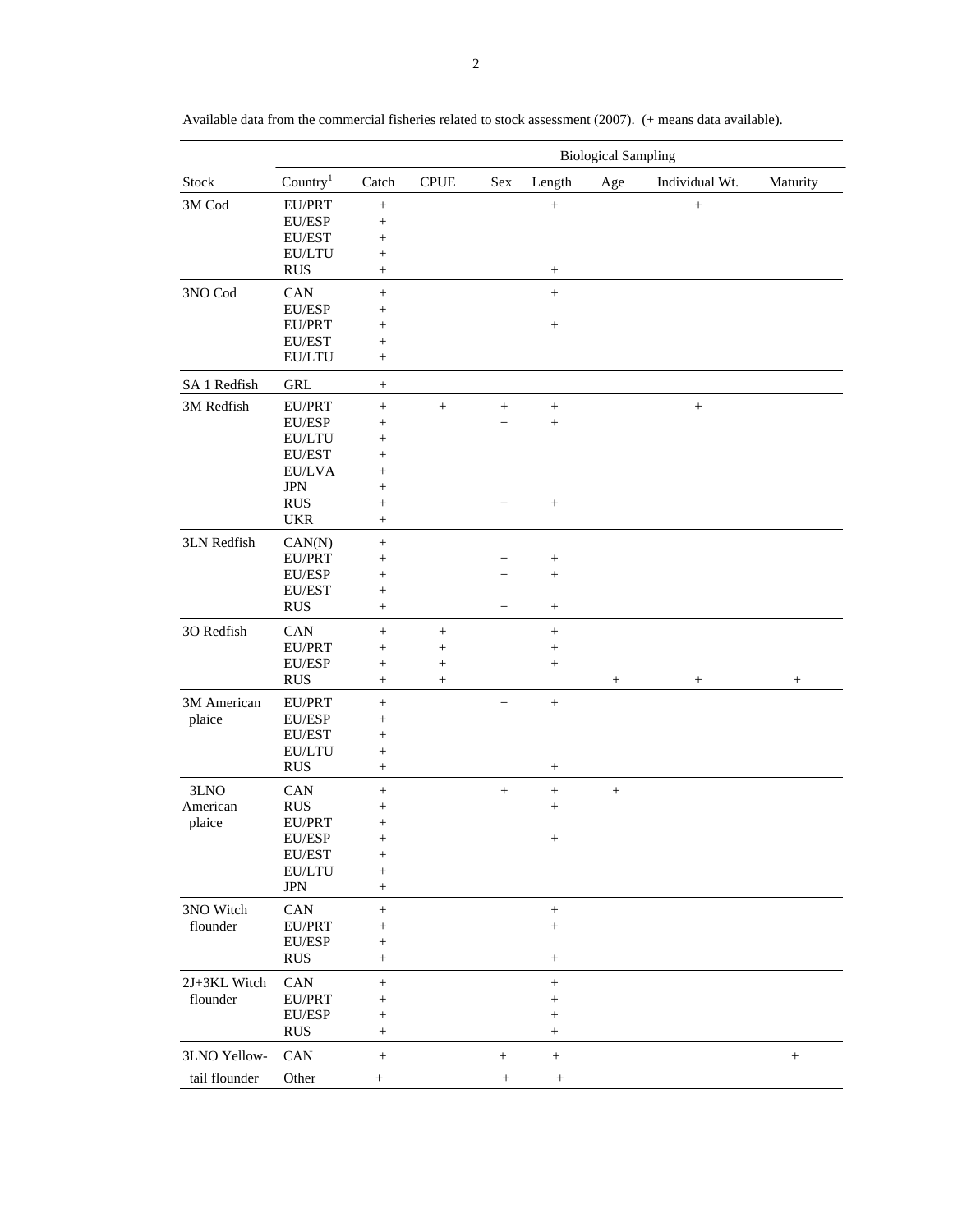|                              |                             | <b>Biological Sampling</b>       |                 |                   |                 |                  |                 |                   |
|------------------------------|-----------------------------|----------------------------------|-----------------|-------------------|-----------------|------------------|-----------------|-------------------|
| Stock                        | Country <sup>1</sup>        | Catch                            | <b>CPUE</b>     | Sex               | Length          | Age              | Individual Wt.  | Maturity          |
| $SA 0 + 1B-F$                | CAN                         | $\! + \!\!\!\!$                  | $\! + \!\!\!\!$ |                   | $\! + \!\!\!\!$ |                  |                 |                   |
| Greenland                    | <b>NOR</b>                  | $\! + \!\!\!\!$                  | $\! + \!\!\!\!$ |                   | $^{+}$          |                  |                 |                   |
| halibut                      | <b>GRL</b>                  | $\! + \!\!\!\!$                  | $\! + \!\!\!\!$ |                   |                 |                  |                 |                   |
|                              | EU/DEU                      |                                  | $\! + \!\!\!\!$ | $\! + \!\!\!\!$   |                 |                  |                 |                   |
|                              | <b>RUS</b>                  | $\! + \!\!\!\!$                  | $\! + \!\!\!\!$ | $^{+}$            | $^+$            | $\! + \!\!\!\!$  | $\! + \!\!\!\!$ | $+$               |
| SA 1A Green-<br>land halibut | <b>GRL</b>                  | $+$                              |                 | $^{+}$            |                 | $^{+}$           | $\ddot{}$       | $+$               |
| SA 2+3 Green-                | CAN                         | $+$                              | $\! + \!\!\!\!$ | $\! + \!\!\!\!$   | $^{+}$          | $\boldsymbol{+}$ |                 | $^+$              |
| land halibut                 | EU/PRT                      | $^{+}$                           | $^{+}$          | $^{+}$            | $\! + \!\!\!\!$ |                  |                 |                   |
|                              | EU/ESP                      | $^{+}$                           | $\! + \!\!\!\!$ |                   | $\! + \!\!\!\!$ | $\! + \!\!\!\!$  |                 |                   |
|                              | EU/EST                      | $^{+}$                           |                 |                   |                 |                  |                 |                   |
|                              | EU/LVA                      | $^{+}$                           |                 |                   |                 |                  |                 |                   |
|                              | <b>EU/LTU</b>               | $^+$                             |                 |                   |                 |                  |                 |                   |
|                              | FRA (SPM)                   | $\! + \!\!\!\!$                  |                 |                   |                 |                  |                 |                   |
|                              | <b>FRO</b>                  | $^{+}$                           |                 |                   |                 |                  |                 |                   |
|                              | <b>JPN</b>                  | $^{+}$                           |                 |                   |                 |                  |                 |                   |
|                              | <b>RUS</b>                  | $\! + \!\!\!\!$                  |                 | $^+$              | $^{+}$          |                  |                 |                   |
| $SA$ $0+1$<br>Roundnose      | <b>NOR</b><br><b>EU/DEU</b> | $+$<br>$\! + \!\!\!\!$           |                 |                   |                 |                  |                 |                   |
| Grenadier                    |                             |                                  |                 |                   |                 |                  |                 |                   |
| $SA$ $2+3$                   | EU/PRT                      | $\! + \!\!\!\!$                  |                 |                   |                 |                  |                 |                   |
| Roundnose                    | EU/ESP                      | $\! + \!\!\!\!$                  |                 |                   |                 |                  |                 |                   |
| grenadier                    | EU/EST                      | $^{+}$                           |                 |                   |                 |                  |                 |                   |
|                              | <b>JPN</b>                  | $\! + \!\!\!\!$                  |                 |                   |                 |                  |                 |                   |
|                              | <b>RUS</b>                  | $^{+}$                           |                 |                   |                 |                  |                 |                   |
| SA 2+3 Rough-                | CAN-N                       | $\! + \!\!\!\!$                  |                 |                   |                 |                  |                 |                   |
| head grenadier EU/PRT        |                             | $^{+}$                           |                 | $^{+}$            | $^{+}$          |                  |                 |                   |
|                              | EU/ESP                      | $^{+}$                           |                 | $^{+}$            | $\ddot{}$       | $\! + \!\!\!\!$  |                 |                   |
|                              | EU/EST                      | $^{+}$                           |                 |                   |                 |                  |                 |                   |
|                              | <b>RUS</b>                  | $\! + \!\!\!\!$                  |                 | $^{+}$            | $\! + \!\!\!\!$ |                  |                 |                   |
| 3NO Capelin                  |                             |                                  |                 | No available data |                 |                  |                 |                   |
| SA 3+4 Squid                 | CAN                         | $\! + \!\!\!\!$                  |                 |                   |                 |                  |                 |                   |
| SA 1 Other<br>finfish        | <b>GRL</b>                  | $\! + \!\!\!\!$                  |                 |                   |                 |                  |                 |                   |
| 3NOPs White                  | CAN                         | $\! + \!\!\!\!$                  |                 | $^{+}$            |                 |                  | $\! + \!\!\!\!$ | $\! + \!\!\!\!$   |
| hake                         | EU/PRT                      |                                  |                 |                   | $^+$            |                  |                 |                   |
|                              | EU/ESP                      | $\! + \!\!\!\!$                  |                 |                   |                 |                  |                 |                   |
|                              | <b>RUS</b>                  | $+$                              |                 | $^{+}$            | $\! +$          |                  |                 |                   |
| 3LNOPs                       | CAN                         | $^{+}$                           |                 | $^{+}$            | $^{+}$          |                  | $^{+}$          | $\qquad \qquad +$ |
| Thorny skate                 | EU/PRT                      | $^{+}$                           |                 |                   |                 |                  |                 |                   |
|                              | EU/ESP                      | $\! + \!\!\!\!$                  |                 | $^{+}$            | $^{+}$          |                  |                 |                   |
|                              | <b>RUS</b>                  | $\! + \!\!\!\!$                  |                 |                   | $^+$            |                  |                 |                   |
| 3M Shrimp                    | GRL                         | $\! + \!\!\!\!$                  | $\! + \!\!\!\!$ |                   |                 |                  |                 |                   |
| 3LNO Shrimp                  | $CAN-N$                     | $\begin{array}{c} + \end{array}$ | $\! + \!\!\!\!$ | $\! + \!\!\!\!$   | $\! + \!\!\!\!$ | $\! + \!\!\!\!$  | $\! + \!\!\!\!$ | $^{+}$            |
|                              | GRL                         | $\! + \!\!\!\!$                  | $^{+}$          |                   |                 |                  |                 |                   |
|                              | $\rm{NOR}$                  | $\! + \!\!\!\!$                  | $\! + \!\!\!\!$ | $\! + \!\!\!\!$   | $\! + \!\!\!\!$ |                  |                 | $\! + \!\!\!\!$   |
|                              | EU/EST                      | $\! + \!\!\!\!$                  | $^{+}$          |                   |                 |                  |                 |                   |
|                              | EU/ESP                      |                                  |                 |                   |                 |                  |                 |                   |
|                              |                             | $^{+}$                           | $\! + \!\!\!\!$ |                   |                 |                  |                 |                   |
| Denmark Strait               | GRL                         | $\! + \!\!\!\!$                  | $\! + \!\!\!\!$ |                   |                 |                  |                 |                   |
| Shrimp                       | <b>FRO</b>                  | $^{+}$                           | $^{+}$          |                   |                 |                  |                 |                   |
|                              | <b>NOR</b>                  | $^{+}$                           | $^{+}$          |                   |                 |                  |                 |                   |
|                              | ${\rm DNK}$                 | $\! + \!\!\!\!$                  | $\! + \!\!\!\!$ |                   |                 |                  |                 |                   |

Available data from the commercial fisheries related to stock assessment (2007). (+ means data available). (continued).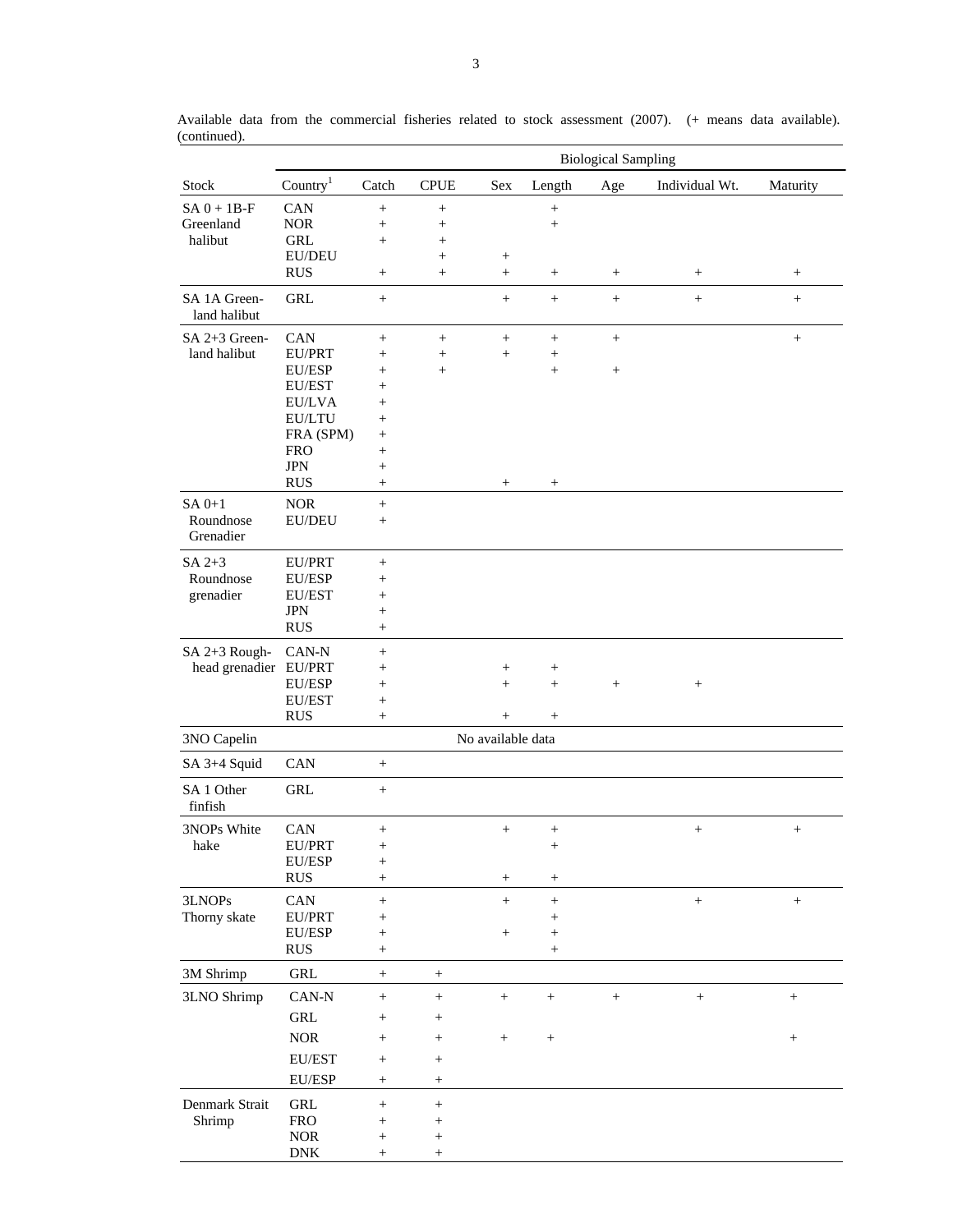|                 |                      |       | <b>Biological Sampling</b> |  |            |     |                |          |
|-----------------|----------------------|-------|----------------------------|--|------------|-----|----------------|----------|
| Stock           | Country <sup>T</sup> | Catch | CPUE                       |  | Sex Length | Age | Individual Wt. | Maturity |
| $SA$ 0+1 Shrimp | GRL                  |       |                            |  |            |     |                |          |
|                 | <b>DNK</b>           |       |                            |  |            |     |                |          |
|                 | <b>CAN</b>           |       |                            |  |            |     |                |          |

Available data from the commercial fisheries related to stock assessment (2005). (+ means data available). (continued).

<sup>1</sup> Country abbreviations NAFO 3-Alpha.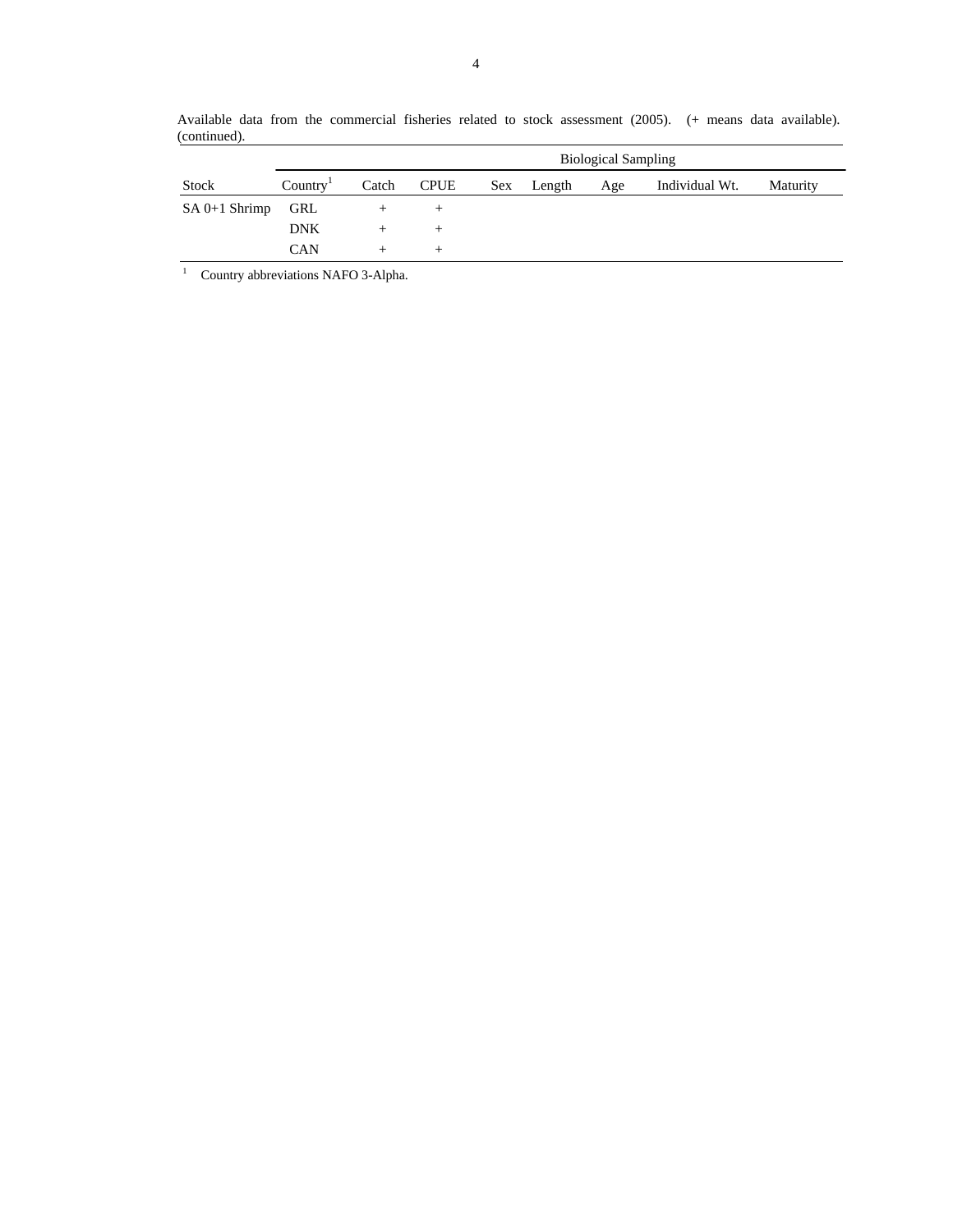|                  |               |                |                                     | No. of        |
|------------------|---------------|----------------|-------------------------------------|---------------|
| Subarea/Division | Country       | Month          | Type of survey                      | sets          |
|                  |               |                |                                     |               |
|                  |               |                | <b>Stratified Random Surveys</b>    |               |
| 2,3JKLMNO        | CAN-N         | $10 - 12$      | Multispecies survey                 | 631           |
| 3L               | EU-SPA        | 7              | Groundfish (inside Canadian EEZ)    | 47            |
| 3L               | EU-SPA        | 8              | Groundfish                          | 52            |
| 3L               | EU-SPA        | 8              | Groundfish                          | 26            |
| 3LMNO            | CAN-N         | $5 - 6$        | Multispecies Survey                 | 295           |
| 3NO              | EU-SPA        | 5              | Groundfish                          | 15            |
| 3NO              | <b>EU-SPA</b> | 6              | Groundfish                          | 96            |
| 3M               | EU-SPA+PRT    | 7              | Groundfish                          | 178           |
| 3P               | CAN-N         | $4 - 5$        | Multi-species trawl survey          | 193           |
| 4X               | <b>USA</b>    | 2              | <b>Ecosystems Monitoring Survey</b> | $\mathfrak s$ |
| 4X               | <b>USA</b>    | 4              | Spring Bottom Trawl Survey          | 26            |
| 4X               | <b>USA</b>    | 4              | <b>Ecosystems Monitoring Survey</b> | 6             |
| $4\mathrm{X}$    | <b>USA</b>    | 5              | <b>Ecosystems Monitoring Survey</b> | $\mathbf{1}$  |
| $4X$             | <b>USA</b>    | 6              | <b>Ecosystems Monitoring Survey</b> | 9             |
| $4X$             | <b>USA</b>    | 8              | <b>Ecosystems Monitoring Survey</b> | 10            |
| $4X$             | <b>USA</b>    | 10             | <b>Autumn Bottom Trawl Survey</b>   | 25            |
| $4X$             | <b>USA</b>    | 10             | <b>Ecosystems Monitoring Survey</b> | $\tau$        |
| $4X$             | <b>USA</b>    | 11             | <b>Ecosystems Monitoring Survey</b> | 11            |
| 5Y               | <b>USA</b>    | $\mathbf{1}$   | <b>Ecosystems Monitoring Survey</b> | 8             |
| 5Y,Z             | <b>USA</b>    | $\overline{c}$ | <b>Ecosystems Monitoring Survey</b> | 13            |
| 5Y, Z            | <b>USA</b>    | 2, 3           | Winter Bottom Trawl Survey          | 36            |
| 5Z               | <b>USA</b>    | $\mathbf{2}$   | <b>Ecosystems Monitoring Survey</b> | 9             |
| 5Y, Z            | <b>USA</b>    | 3, 4           | Spring Bottom Trawl Survey          | 169           |
| 5Y, Z            | <b>USA</b>    | 3, 4           | <b>Ecosystems Monitoring Survey</b> | 70            |
| 5Y, Z            | <b>USA</b>    | 5, 6           | <b>Ecosystems Monitoring Survey</b> | 76            |
| 5Y, Z            | <b>USA</b>    | 7,8            | Northern Shrimp Survey              | 79            |
| 5Y,Z             | <b>USA</b>    | 8              | <b>Ecosystems Monitoring Survey</b> | 59            |
| 5Y, Z            | <b>USA</b>    | 9, 10          | Autumn bottom trawl Survey          | 161           |
| 5Y,Z             | <b>USA</b>    | 10             | <b>Ecosystems Monitoring Survey</b> | 70            |
| 5Y,Z             | <b>USA</b>    | 11             | <b>Ecosystems Monitoring Survey</b> | 35            |
| 5Z               | <b>USA</b>    | 7,8            | Sea Scallop Survey                  | 334           |
| 6A, B, C         | <b>USA</b>    | $\overline{c}$ | <b>Ecosystems Monitoring Survey</b> | 41            |
| 6A, B, C         | <b>USA</b>    | 3              | <b>Spring Bottom Trawl Survey</b>   | 160           |
| 6A, B, C         | <b>USA</b>    | $\overline{2}$ | Winter Bottom Trawl Survey          | 103           |
| 6A, B, C         | <b>USA</b>    | 3              | <b>Ecosystems Monitoring Survey</b> | 38            |
| 6A, B, C         | <b>USA</b>    | 5,6            | <b>Ecosystems Monitoring Survey</b> | 45            |
| 6A, B, C         | <b>USA</b>    | 7              | <b>Trawl Survey Calibration</b>     | 23            |
| 6A, B, C         | <b>USA</b>    | 7,8            | Sea Scallop Survey                  | 257           |
| 6A, B, C         | <b>USA</b>    | 8              | <b>Ecosystems Monitoring Survey</b> | 41            |
| 6 A, B, C        | <b>USA</b>    | 9              | <b>Autumn Bottom Trawl Survey</b>   | 154           |
| 6A, B, C         | <b>USA</b>    | 9, 10          | <b>Ecosystems Monitoring Survey</b> | 56            |
| 6A, B, C         | <b>USA</b>    | 11             | <b>Ecosystems Monitoring Survey</b> | 34            |

Inventory of biological surveys conducted in the NAFO Area in 2007.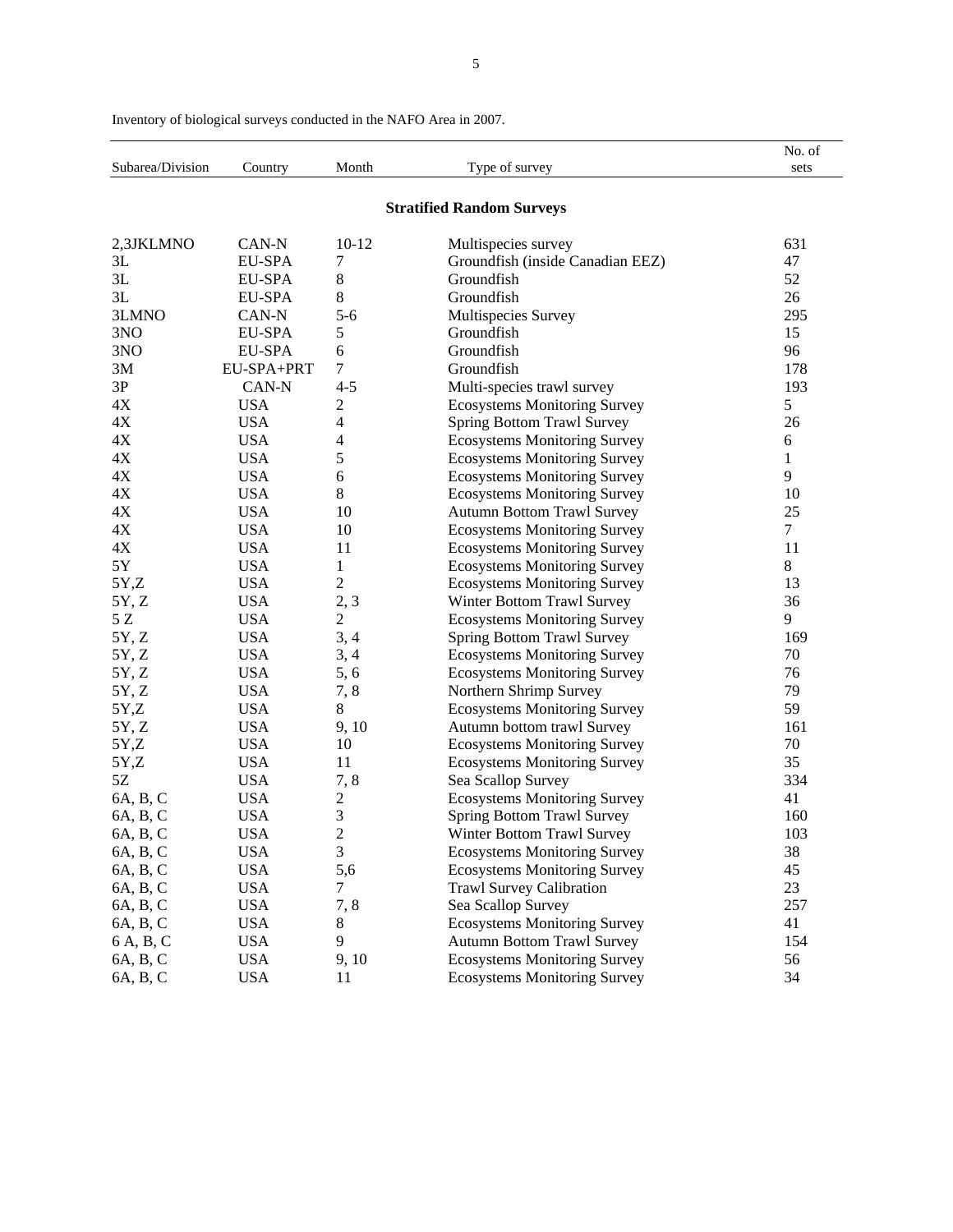| Subarea/Division | Country    | Month          | Type of survey                                              | No. of<br>sets |
|------------------|------------|----------------|-------------------------------------------------------------|----------------|
|                  |            |                | <b>Other Surveys</b>                                        |                |
| 3K               | CAN-N      | 9              | White Bay/Notre Dame Bay snow crab                          |                |
|                  |            |                | trawl/trap survey                                           | n/a            |
| 3K               | CAN-N      | $\mathbf{1}$   | Bitter crab disease investigations                          | n/a            |
| 3K               | CAN-N      | 1              | Overwintering cod habitat                                   | n/a            |
| 3KL              | CAN-N      | $4 - 5$        | Capelin distribution and abundance                          | n/a            |
| 3KLNO            | CAN-N      | $10 - 11$      | Physical/biological oceanography                            | n/a            |
| 3L               | CAN-N      | $5-9$          | Larval fish growth                                          | n/a            |
| 3L               | CAN-N      | $5 - 6$        | Avalon snow crab trawl/trap survey                          | n/a            |
| 3L               | CAN-N      | $\overline{7}$ | Fish/Seabird interactions                                   | n/a            |
| 3L               | CAN-N      | $7 - 8$        | Bonavista Bay snow crab trawl/trap survey                   | n/a            |
| 3L               | CAN-N      | $9 - 10$       | Conception Bay snow crab trawl/trap survey                  | n/a            |
| 3LMNO            | CAN-N      | $\overline{4}$ | Physical and biological oceanography                        | n/a            |
| 3LMNO            | CAN-N      | 4              | Physical and biological oceanography                        | n/a            |
| 3Ps              | CAN-N      | 4              | Inshore pre-spawning cod trawl/acoustics survey             | n/a            |
| 3Ps              | CAN-N      | 6              | Inshore cod tagging                                         | n/a            |
| 3P               | CAN-N      | 8              | Sea cucumber survey                                         | n/a            |
| 3Ps              | CAN-N      | 11             | Cod tagging/tagging mortality                               | n/a            |
| 4X               | <b>USA</b> | 7,8            | Coordinated Ship & Aerial Marine                            | N/A            |
|                  |            |                | Mammal Abundance Survey                                     |                |
| 5Y,Z             | <b>USA</b> | $1 - 12$       | North Atlantic Right Whale Aerial Surveys                   | N/A            |
| 5Y,Z             | <b>USA</b> | $1 - 2$        | Aerial Gray Seal Pup Survey                                 | N/A            |
| 5Y,Z             | <b>USA</b> | 5              | North Atlantic Right Whale Survey                           | N/A            |
| 5Z               | <b>USA</b> | 7              | <b>Benthic Habitat</b>                                      | 31             |
| 5Y, Z            | <b>USA</b> | 7,8            | Coordinated Ship & Aerial Marine<br>Mammal Abundance Survey | N/A            |
| 5Y,Z             | <b>USA</b> | 8              | <b>Trawling Calibration Study</b>                           | 59             |
| 5Y, Z            | <b>USA</b> | 9, 10          | Pelagic Hydroacoustic Survey                                | 33             |
| 5Y, Z            | <b>USA</b> | $10-12$        | Passive Acoustics/Marine Mammal Habitat Survey              | N/A            |
| 5Z               | <b>USA</b> | 11             | Gear Calibration                                            | 79             |
| 5A, B, C         | <b>USA</b> | 1              | <b>Trawling Calibration Study</b>                           | 42             |
| 6A               | <b>USA</b> | $1 - 12$       | North Atlantic Right Whale Aerial Surveys                   | N/A            |
| 6A, B, C         | <b>USA</b> | 7,8            | Aerial Marine Mammal Abundance Survey                       | N/A            |
| 6A               | <b>USA</b> | 8              | <b>Trawling Calibration Study</b>                           | 17             |

**\* In 2007 Russia did not carry out any surveys.**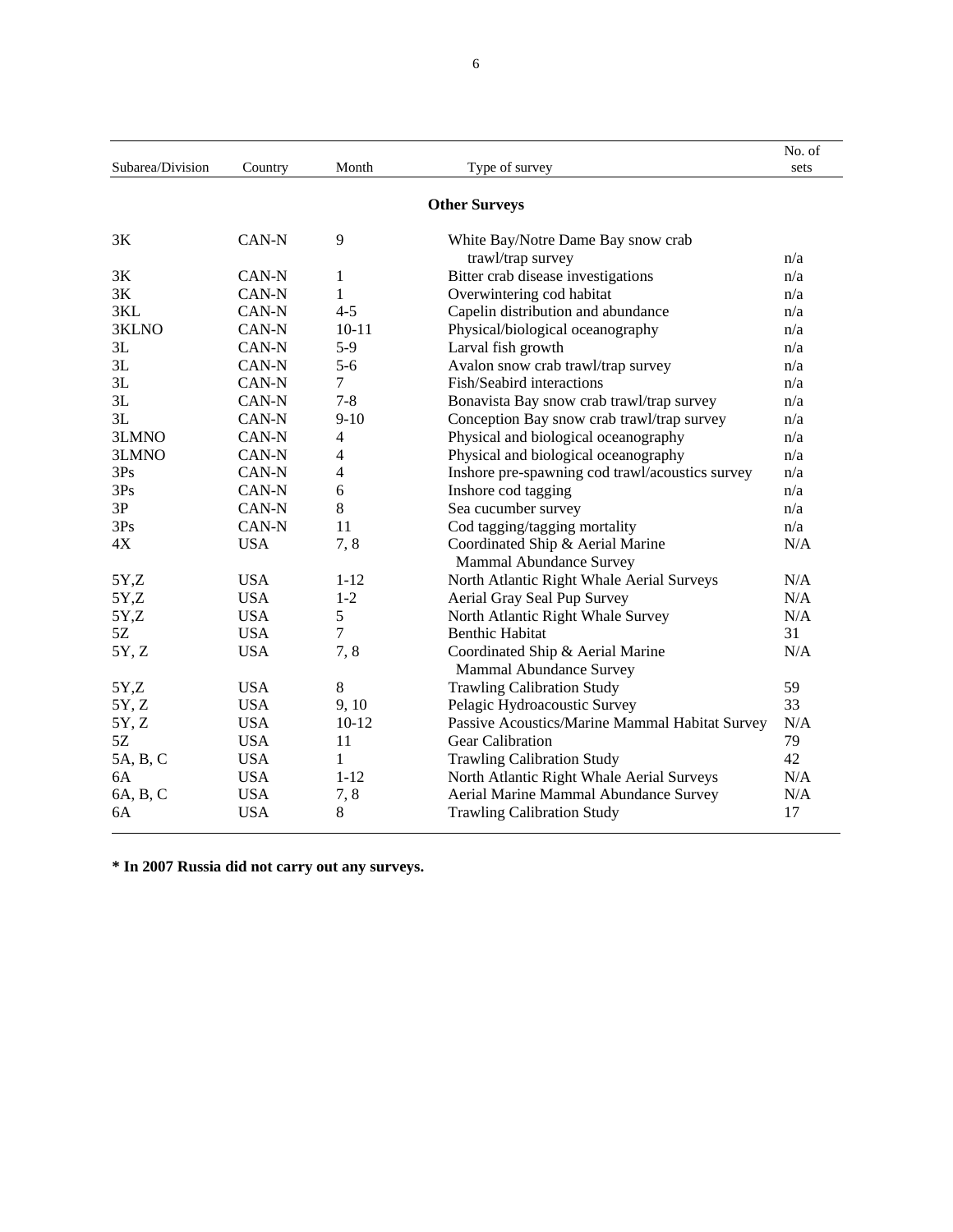| Subarea/Division  | Country       | Type of Survey                                              | Dates                  |
|-------------------|---------------|-------------------------------------------------------------|------------------------|
|                   |               | <b>Stratified-Random Surveys</b>                            |                        |
|                   |               |                                                             |                        |
| 2+3HJ+KLMNO CAN-N |               | Multi-species trawl survey                                  | Oct $1 - Dec 16$       |
| 3L                | EU-SPA        | Groundfish (inside Canadian EEZ)                            | July-August 2008       |
| 3L                | <b>EU-SPA</b> | Groundfish                                                  | August 2008            |
| 3LN               | CAN-N         | Acoustic Survey of Overwintering cod                        | Mar 12 - Mar 31        |
| 3LNO              | CAN-N         | Multi-species trawl survey                                  | May 6- Jul 1           |
| 3LMNO             | <b>RUS</b>    | Multispecies trawl survey                                   | March-July             |
| 3M                | EU-SPA+PRT    | Groundfish                                                  | <b>July 2008</b>       |
| 3NO               | <b>EU-SPA</b> | Groundfish                                                  | May-June 2008          |
| 3Ps               | CAN-N         | Multi-species trawl survey                                  | Apr 5 - May 5          |
| 4X, 5YZ           | <b>USA</b>    | Ecosystems monitoring                                       | Jan 22 - Feb 7         |
| 4X, 5YZ           | <b>USA</b>    | Spring bottom trawl                                         | Mar 3 - Apr 25, 2008   |
| 6A,B,C            |               |                                                             |                        |
| 5Z, 6ABC          | <b>USA</b>    | Surfclam & ocean quahog                                     | Jun $26 - Aug 8, 2008$ |
| 4X, 5YZ           | <b>USA</b>    | Ecosystems monitoring                                       | May 29 - Jun 13, 2008  |
| 6ABC              |               |                                                             |                        |
| 5Z, 6ABC          | <b>USA</b>    | Sea scallop                                                 | Jun 21 - Aug 7, 2008   |
| 5Y,Z              | <b>USA</b>    | Northern shrimp                                             | Jul 21 - Aug 15, 2008  |
| 4X, 5YZ           | <b>USA</b>    | Autumn bottom trawl                                         | Sep 2 - Oct 24, 2008   |
| 6ABC              |               |                                                             |                        |
| 4X, 5YZ           | <b>USA</b>    | Ecosystems monitoring                                       | Oct 27 - Nov 14, 2008  |
| 6ABC              |               |                                                             |                        |
| 4X, 5YZ           | <b>USA</b>    | Ecosystems monitoring                                       | Jan 26 - Feb 13, 2009  |
| 6ABC              |               |                                                             |                        |
| 4X, 5YZ           | <b>USA</b>    | Spring bottom trawl                                         | Feb 17 - Apr 24, 2009  |
| 6ABC              |               |                                                             |                        |
|                   |               |                                                             |                        |
|                   |               | <b>Other Surveys</b>                                        |                        |
| 3K                | CAN-N         | <b>Bitter Crab Disease Investigations</b>                   | Feb $1 -$ Feb $5$      |
| 3K                | CAN-N         | Connectivity of marine fish                                 | Jun 16 - 27            |
| 3KL               | CAN-N         | Capelin acoustic/trawl survey                               | May 6-May 24           |
| 3KLP              | CAN-N         | Cod Tagging/Telemetry                                       | May $10 - 19$          |
|                   |               |                                                             | Jun 30 - Jul 8         |
|                   |               |                                                             | Nov $7 -$ Nov 14       |
| 3KLNO             | CAN-N         | Oceanography                                                | Nov 10 - Dec 12        |
| 3L                | CAN-N         | Trinity Bay Ecosystem Survey                                | Aug 20- Aug 26         |
|                   |               |                                                             | Sep 19 - Sep 26        |
|                   |               |                                                             | Oct 14 -21             |
| 3L                | CAN-N         | Seabed Classification                                       | Oct 22 - Nov 04        |
| 3L                | CAN-N         | Bonavista Bay snow crab trap/trawl survey                   | Jul 29 - Aug 09        |
| 3L                | CAN-N         | Conception Bay snow crab trap/trawl survey Sep 27 Oct 10    |                        |
| 3LNO              | CAN-N         | Hibernia Env. Monitoring                                    | May $25 - Jun$ 2       |
| 3LMNO             | CAN-N         | Physical & biological oceanographic survey Apr $20 - May 5$ |                        |
| 3LMNO             | CAN-N         | Physical &biological oceanographic survey                   | Jul 4- Jul 19          |
| $3P$              | CAN-N         | Crab trawl/trap survey                                      | May 10-May 19          |
| 3O                | <b>RUS</b>    | Redfishes, Selectivity of trawl                             | July-Nov 2008          |
| 6A,B,C            | <b>USA</b>    | Academic projects                                           | Jan 8 - 18 2008        |
| 5YZ               | <b>USA</b>    | N. right whale habitat                                      | Feb 11 - Mar 11, 2008  |
| 4X, 5YZ           | <b>USA</b>    | Spring bottom trawl                                         | Mar 3 - Apr 25, 2008   |
| 6ABC              |               | sampling unit calibration                                   |                        |
| 5Z                | <b>USA</b>    | Deepwater biodiversity                                      | Mar $17 -$ Apr 1, 2008 |
| 4X, 5YZ           | <b>USA</b>    | GoMOOS mooring maintenance                                  | Apr 15 - 24, 2008      |
| 4X, 5YZ           | <b>USA</b>    | Site specific trawl                                         | Apr 28-May 16, 2008    |
| 6ABC              |               | sampling unit calibration (two ships)                       |                        |
|                   |               |                                                             |                        |

Biological surveys planned for the NAFO Area in 2008 and early-2009.